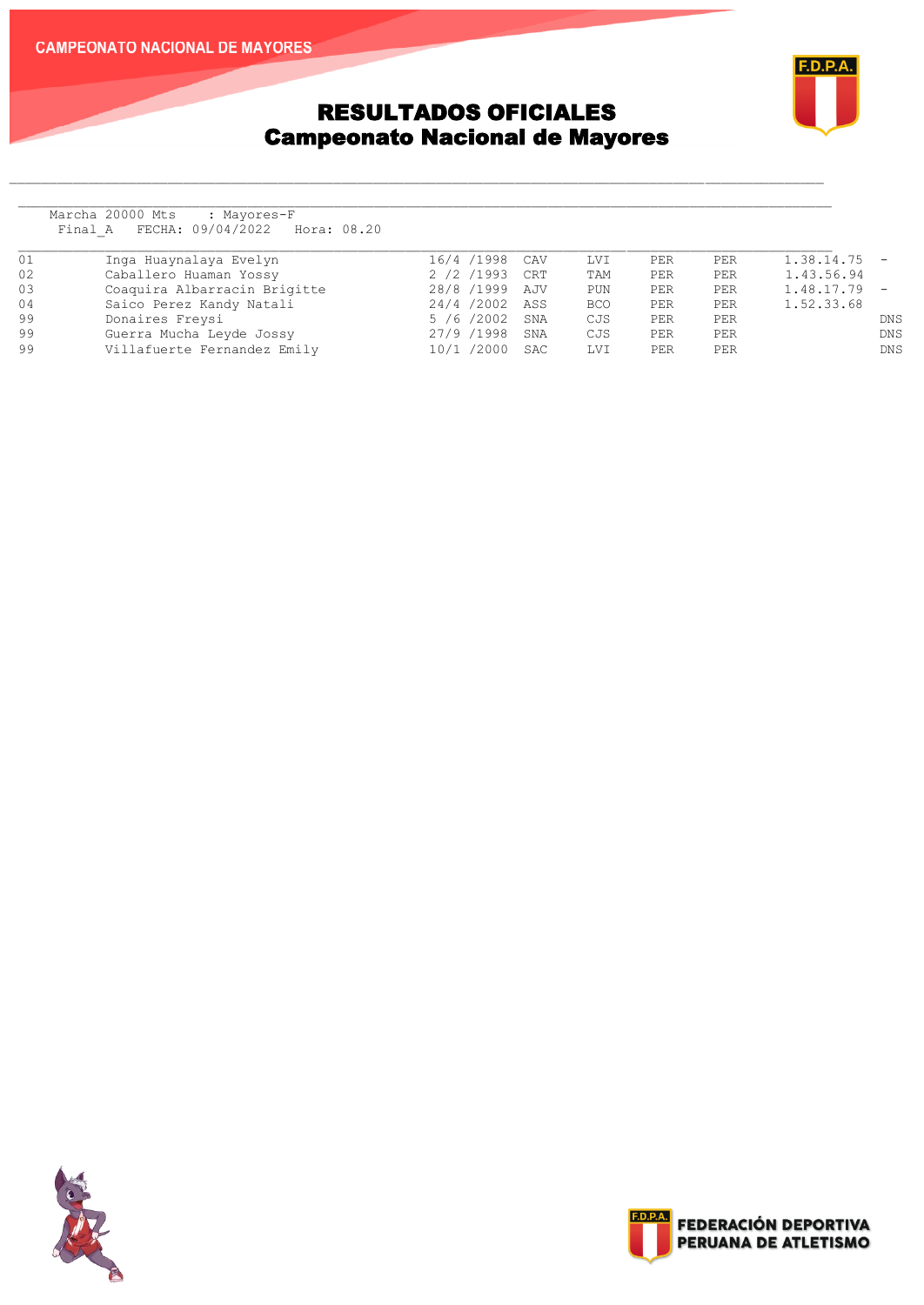



# RESULTADOS OFICIALES Campeonato Nacional de Mayores

 $U20-F$ 

| Marcha 10000 Mts<br>: U20-F<br>FECHA: 09/04/2022<br>Hora: 08.20<br>Final A |                                                                      |            |            |            |                          |
|----------------------------------------------------------------------------|----------------------------------------------------------------------|------------|------------|------------|--------------------------|
| 01<br>Quispe Pecho Sasha Deseret                                           | 18/6 /2004 CRT                                                       | TAM        | <b>PER</b> | PER        | 0.51.21.27               |
| $U18-F$                                                                    |                                                                      |            |            |            |                          |
| Marcha 5000 Mts<br>: U18-F<br>FECHA: 09/04/2022<br>Hora: 08.20<br>Final A  |                                                                      |            |            |            |                          |
| 01<br>ORIHUELA YADIRA<br>02<br>Huaynalaya Milagritos                       | 6 /2 /2005<br>$\overline{\phantom{m}}$<br>/2005<br>$\qquad \qquad -$ | TAM<br>TAM | PER<br>PER | PER<br>PER | 0.26.22.22<br>0.27.25.59 |

 $\mathcal{L}_\text{max} = \mathcal{L}_\text{max} = \mathcal{L}_\text{max} = \mathcal{L}_\text{max} = \mathcal{L}_\text{max} = \mathcal{L}_\text{max} = \mathcal{L}_\text{max} = \mathcal{L}_\text{max} = \mathcal{L}_\text{max} = \mathcal{L}_\text{max} = \mathcal{L}_\text{max} = \mathcal{L}_\text{max} = \mathcal{L}_\text{max} = \mathcal{L}_\text{max} = \mathcal{L}_\text{max} = \mathcal{L}_\text{max} = \mathcal{L}_\text{max} = \mathcal{L}_\text{max} = \mathcal{$